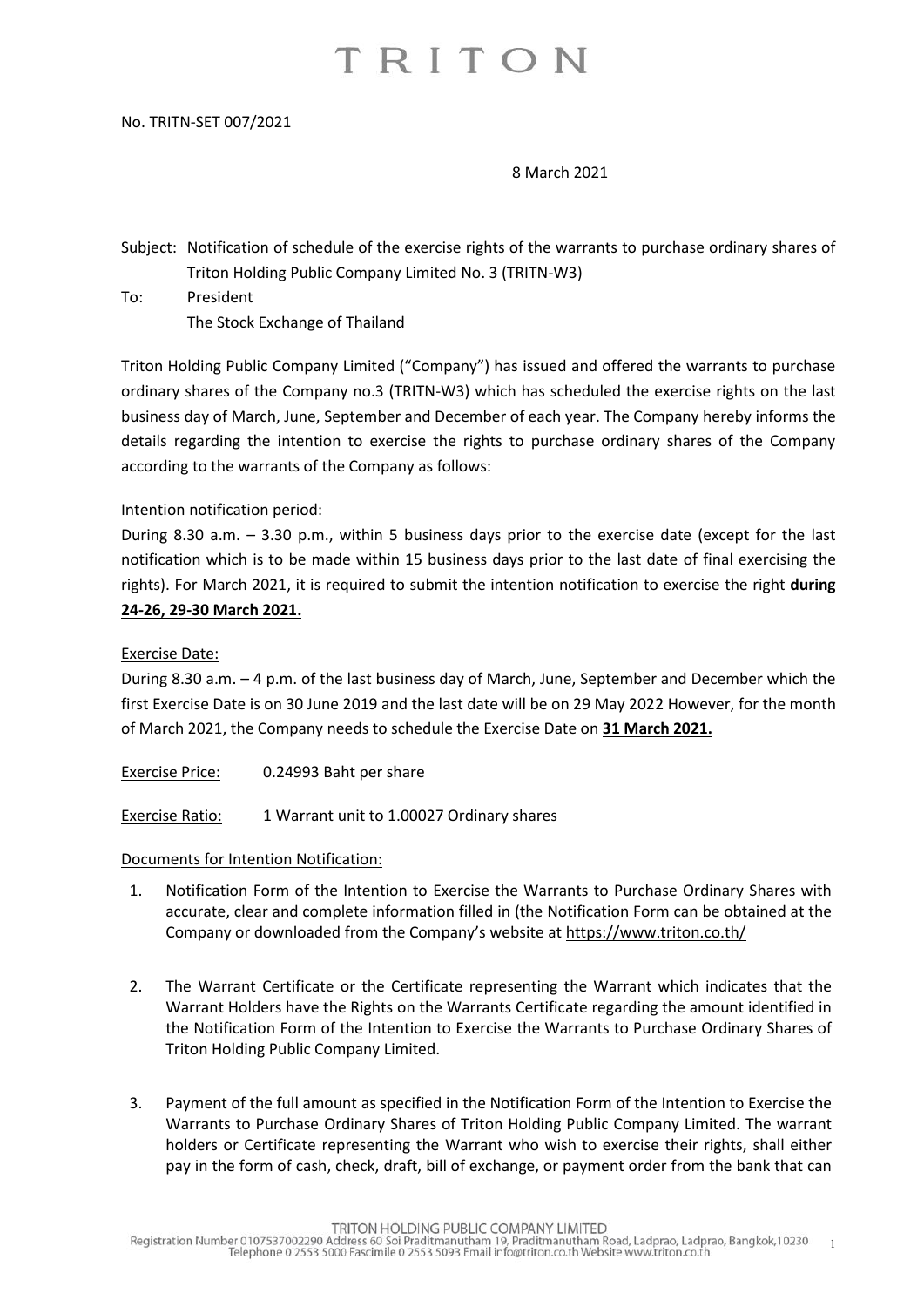## TRITON

be called in Bangkok Metropolitan area within 2 business days. The form of payment must be crossed and made payable to "Triton Holding Public Company Limited for exercise of warrant to purchase ordinary shares"; or transfer cash to "Triton Holding Public Company Limited for exercise of warrant to ordinary shares", Saving Account Number 044-292200-4 of Siam Commercial Bank Public Company Limited, Huamark branch and deliver a copy of Pay-in Slip to the Company.

4. Evidence supporting a delivery of the Notification Form of the intention to Exercise the Warrants to Purchase Ordinary Shares

### Thai Individual

Duly certified true copy of identification card

## Foreign Individual

Duly certified true copy of passport

## Thai Juristic Person

Duly certified true copy of certificate of incorporation (issued not over 6 months prior) by the authorized person with the company seal

Duly certified true copy of identification card or duly certified copy of passport by the authorized person

## Foreign Juristic Person

Duly certified true copy of Corporate Documents which are Memorandum of Associate, Article of Association, and Certificate of Incorporation duly certified by Notary Public that are issued not over 6 months prior to exercise date which certified by the authorized person with the company seal.

Duly certified true copy of identification card or duly certified true copy of passport by the authorized person

All documents must be duly certified by Notary Public and Department of Consular Affairs of Thailand.

## Contact Place to Exercise the Rights

Triton Holding Public Company Limited 60 Soi Praditmanutham 19, Praditmanutham Road, Lat Phrao, Lat Phrao, Bangkok 10230 Tel: 0-2553-5000 ext. 333, 0-2553-5000 ext. 373 Fax: 0-2553-5091

## Other Conditions

1. In the event that the Company does not obtain the Warrant Certificate or the Certificate representing the Warrant in full as specified in the Exercise Form, or after the Company has reviewed and found that the Exercise Form is incompletely and inaccurately filled in by the holders of Warrant or Certificate representing the Warrant, they shall rectify the errors within each exercise date. If the holders of Warrant or Certificate representing the Warrant fail to correct the errors within the required period, the Company shall deem such Notification of